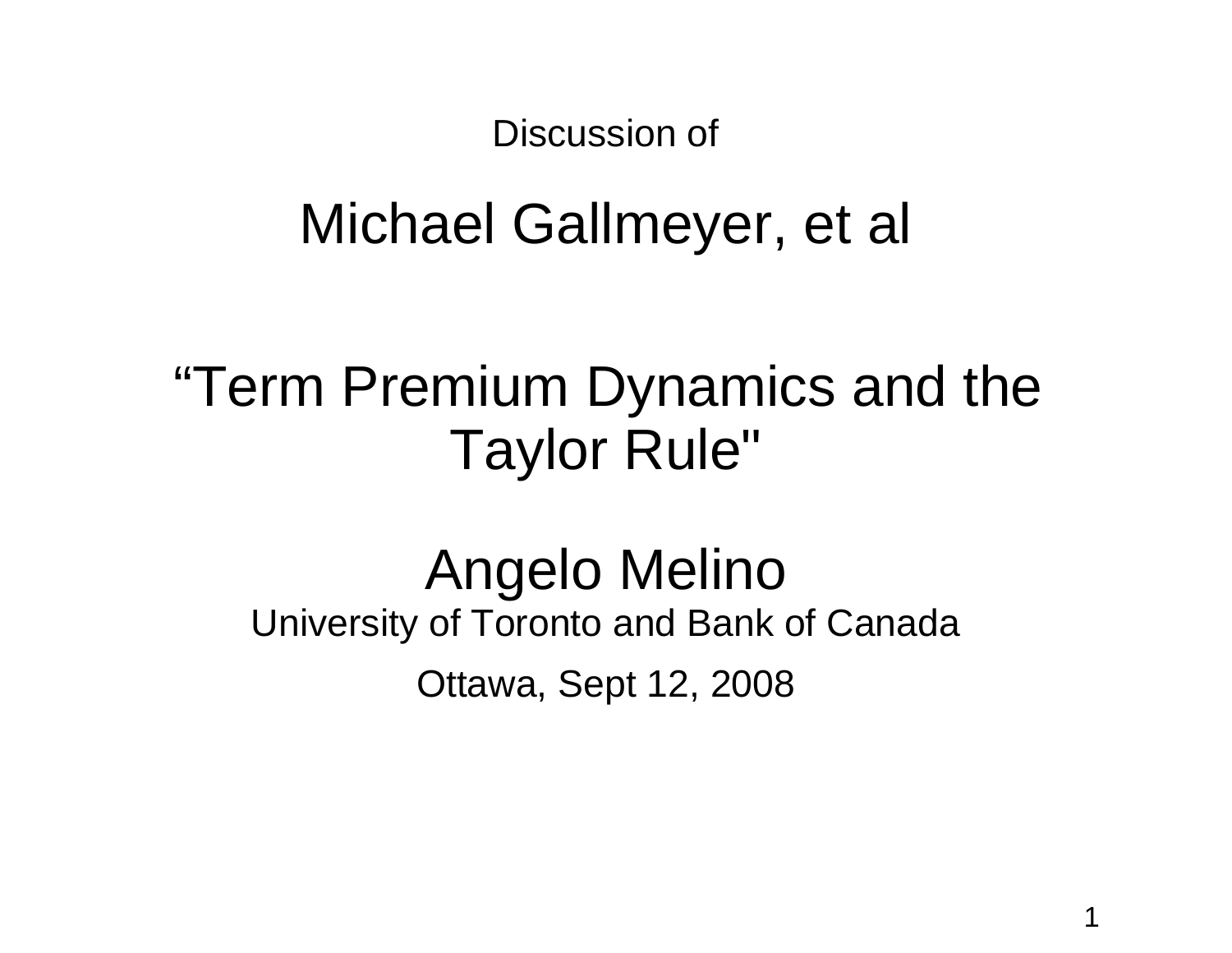## **OBJECTIVE**

Build <sup>a</sup> model consistent with the real consumption process that matches

- **A**. The real term structure, in particular
- **1**. The (upward) slope of the real yield curve
- **B**. The nominal term structure, in particular
- **1**. The (upward) slope of the nominal yield curve
- **2**. The relative variances of long and short rates

## **STRATEGY**

**A**. Construct an endowment economy with "state-dependent preferences"

**B**. Use <sup>a</sup> Taylor rule with persistent shocks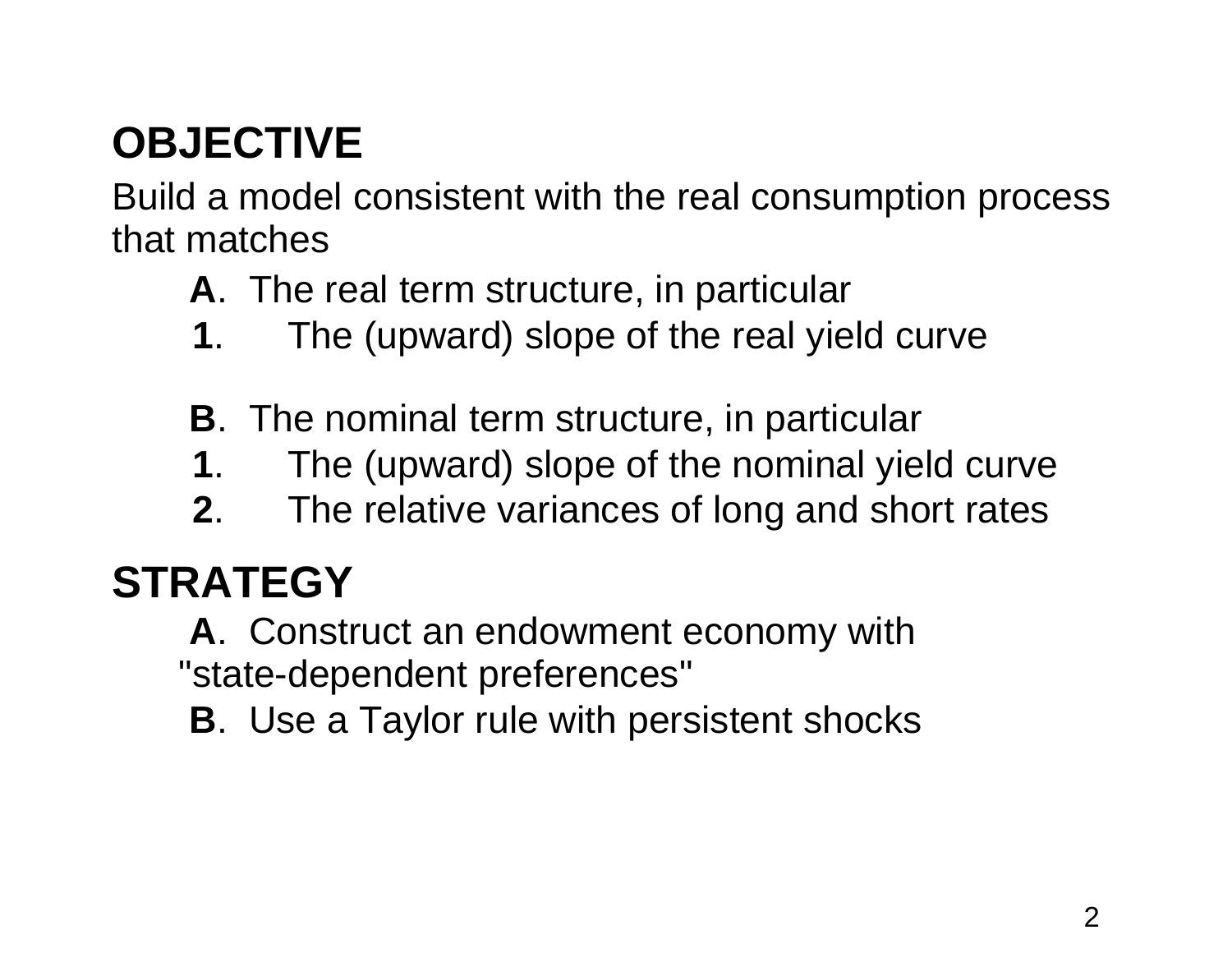### A. REAL TERM STRUCTURE **Endowment**

$$
\Delta c_{t+1} = (1 - \phi_c)\theta_c + \phi_c\Delta c_t + \sigma_c \varepsilon_{c,t+1}
$$

where  $\Delta c_{t+1} \equiv \ln \frac{C_{t+1}}{Ct}$ , and  $\phi_c > 0$  (≈.4146),  $\varepsilon_{c,t+1}$ ~*NID*(0,1)

#### **Preferences**

$$
E_0\sum_{t=0}^\infty e^{-\delta t}\frac{C_t^{1-\gamma}}{1-\gamma}\mathcal{Q}_t
$$

where the preference shock evolves according to

$$
\Delta q_{t+1} = a_t + (\eta_c \Delta c_t + \eta_v v_t) \Delta c_{t+1}
$$

\n- \n
$$
a_t
$$
 is chosen so that  $E_t(Q_{t+1}/Q_t) = 1$ ,\n
\n- \n $v_{t+1} = \phi_v v_t + \sigma_v \varepsilon_{v,t+1}$ \n
\n- \n $\varepsilon_{v,t+1} \sim NID(0, 1)$  and  $\{\varepsilon_{c,t+1}\} \perp \{\varepsilon_{v,t+1}\}.$ \n
\n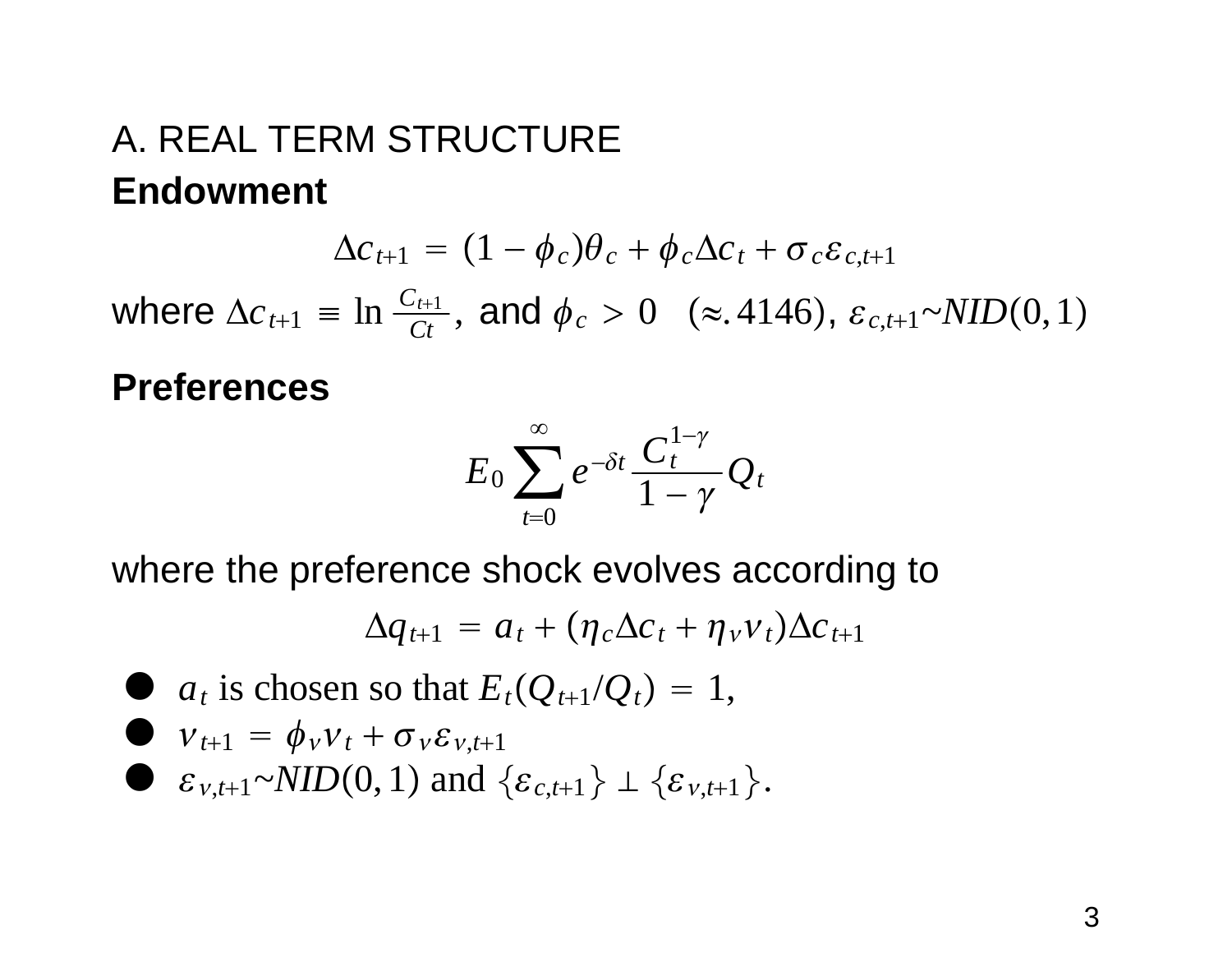### (**Real**) **Stochastic Discount Factor**  $\boldsymbol{M}_{t+1}$  $e^{-\delta}\bigg(\frac{C_{t+1}}{C_t}\bigg)^{-\gamma}\bigg(\frac{\mathcal{Q}_{t+1}}{\mathcal{Q}_{t}}\bigg)$

∴.<br>•  $Q_t$  is a martingale and  $\frac{Q_{t+1}}{Q_t}$  is a R-N derivative. Taking logs

$$
-\ln M_{t+1} = \delta + \gamma \Delta c_{t+1} - \Delta q_{t+1}
$$
  
=  $(\delta - a_t) + (\gamma - \eta_c \Delta c_t - \eta_v v_t) \Delta c_{t+1}$ 

∴ we have an affine TS Model with  $s_t = (\Delta c_t, v_t)$ 

 $\bullet$  With these preferences, we can act as if the discount rate and coefficient of risk aversion are changing with the state. When  $\eta_c < 0$ , risk aversion is countercyclical (high risk aversion in recessions/(period with low  $\Delta c_t$ )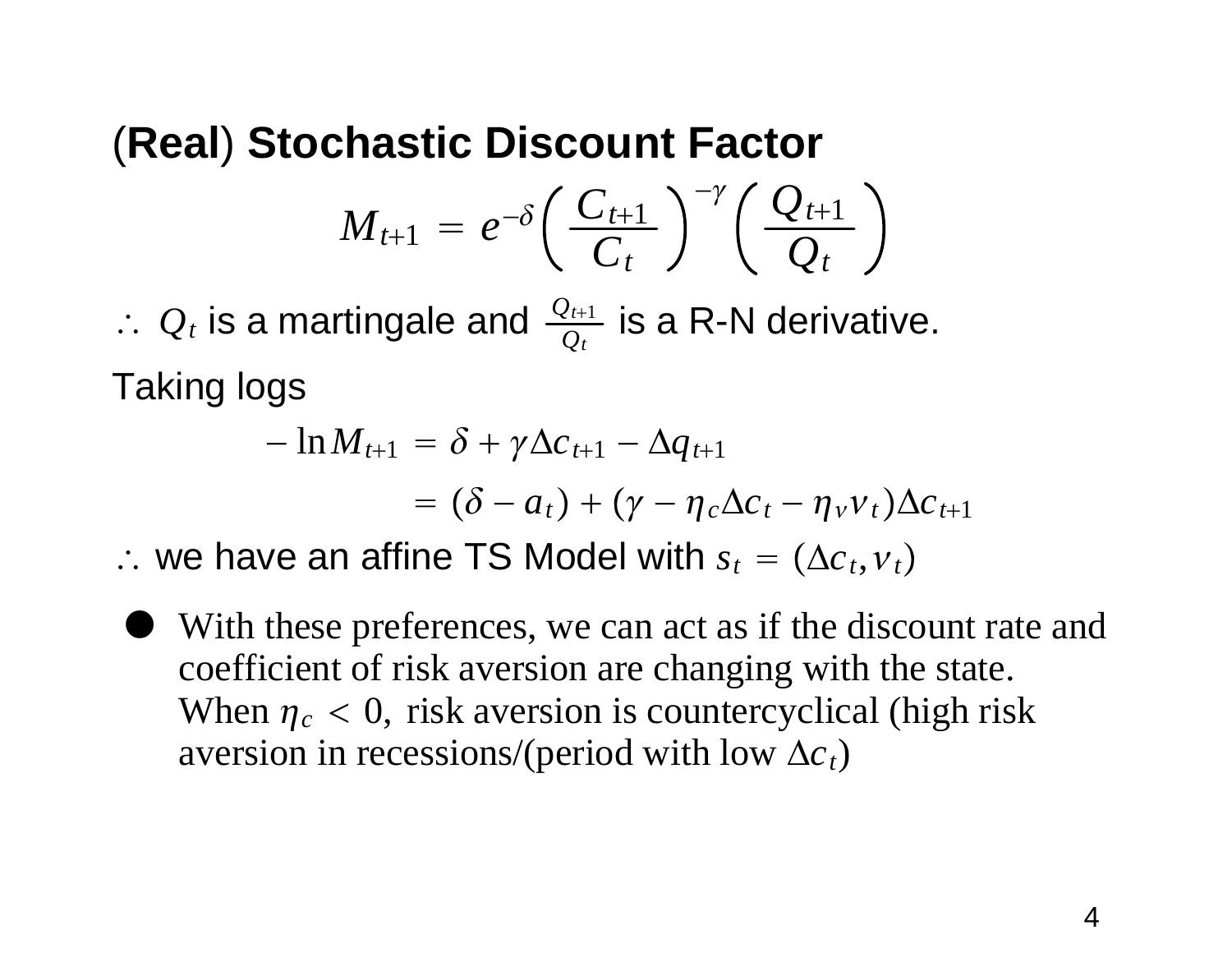Remarks about the real side of the model:

1. Nonstandard preferences are controversial.

Blanchard "The state of macro" (NBER WP 14259, Aug 2008)

Attempts to explain these facts through exotic preferences...while maintaining the assumption of perfectly competitive markets and flexible prices, have proven unconvincing at best. This has led even the most obstinate new-classicals to explore the possibility that nominal rigidities matter.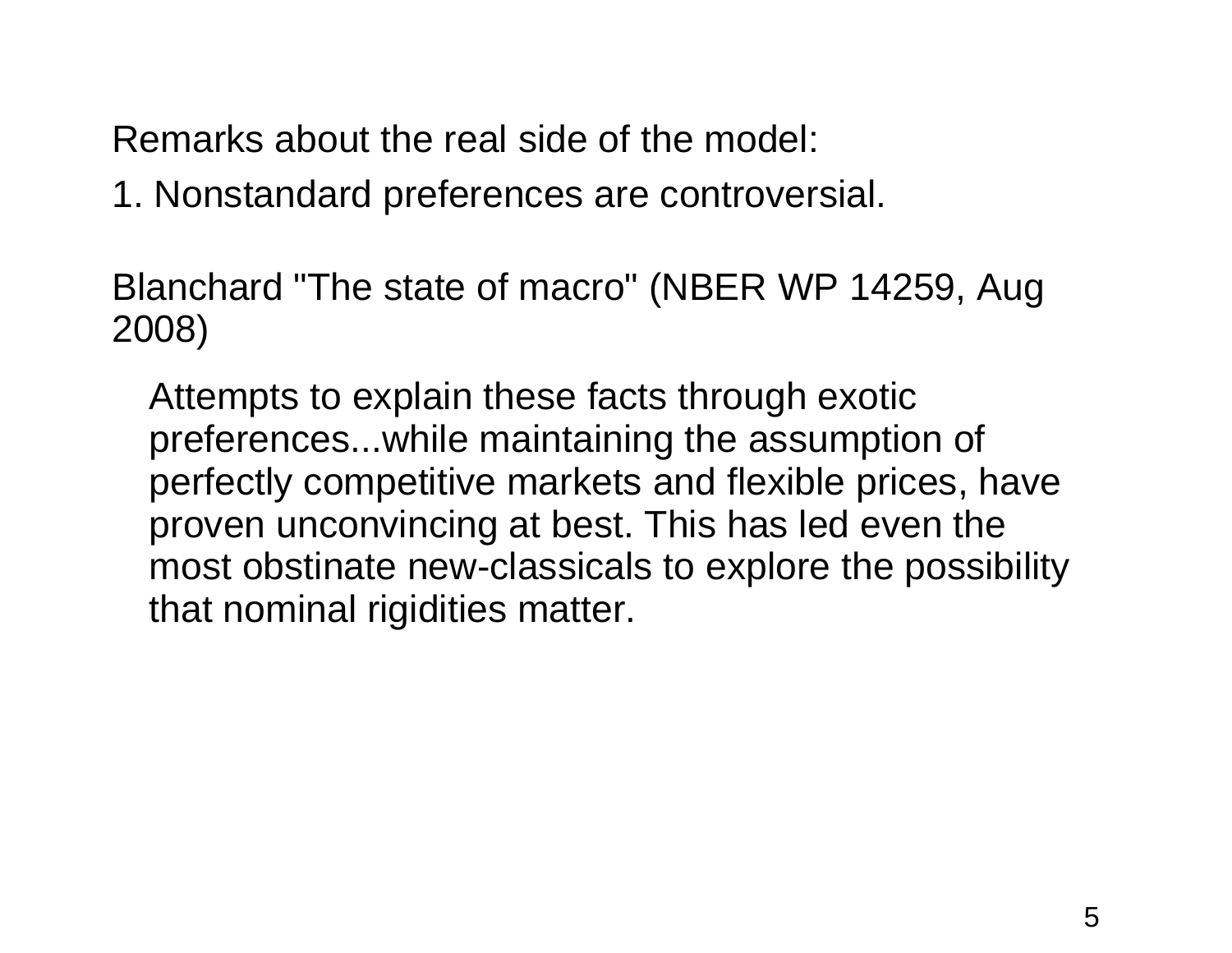Stigler and Becker "De Gustibus Non Est Disputandum" (AER, Mar 1977)

We have surveyed four classes of phenomena widely believed to be inconsistent with the stability of tastes...

Of course, this short list of categories is far from comprehensive: for example, we have not entered into the literature of risk aversion and risk preference, one of the richest sources of *ad hoc* assumptions concerning tastes.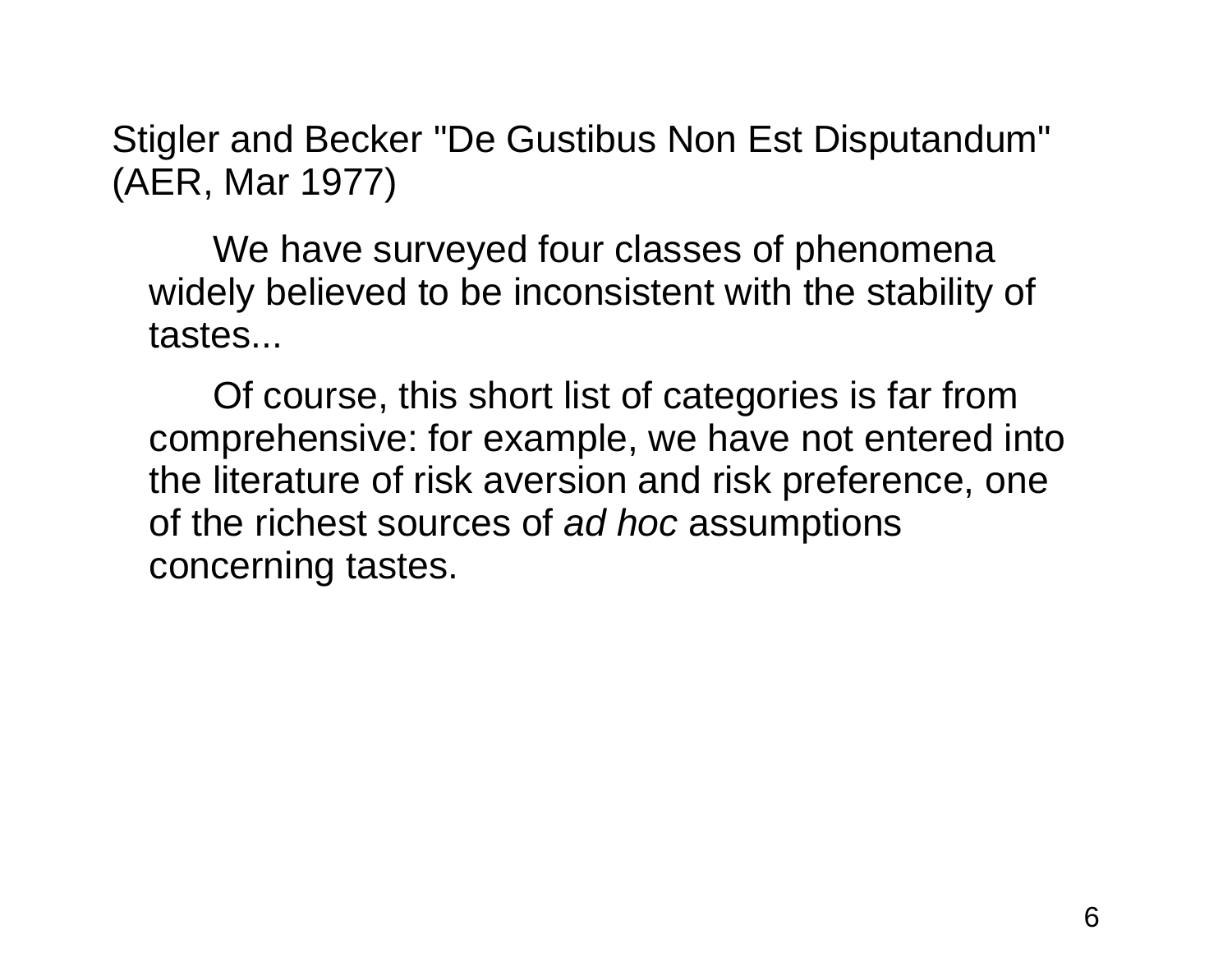

#### 2. How do the estimates in Figure 2

about the slope of the yield curve and the volatility of real long yields relative to short line up with TIPS?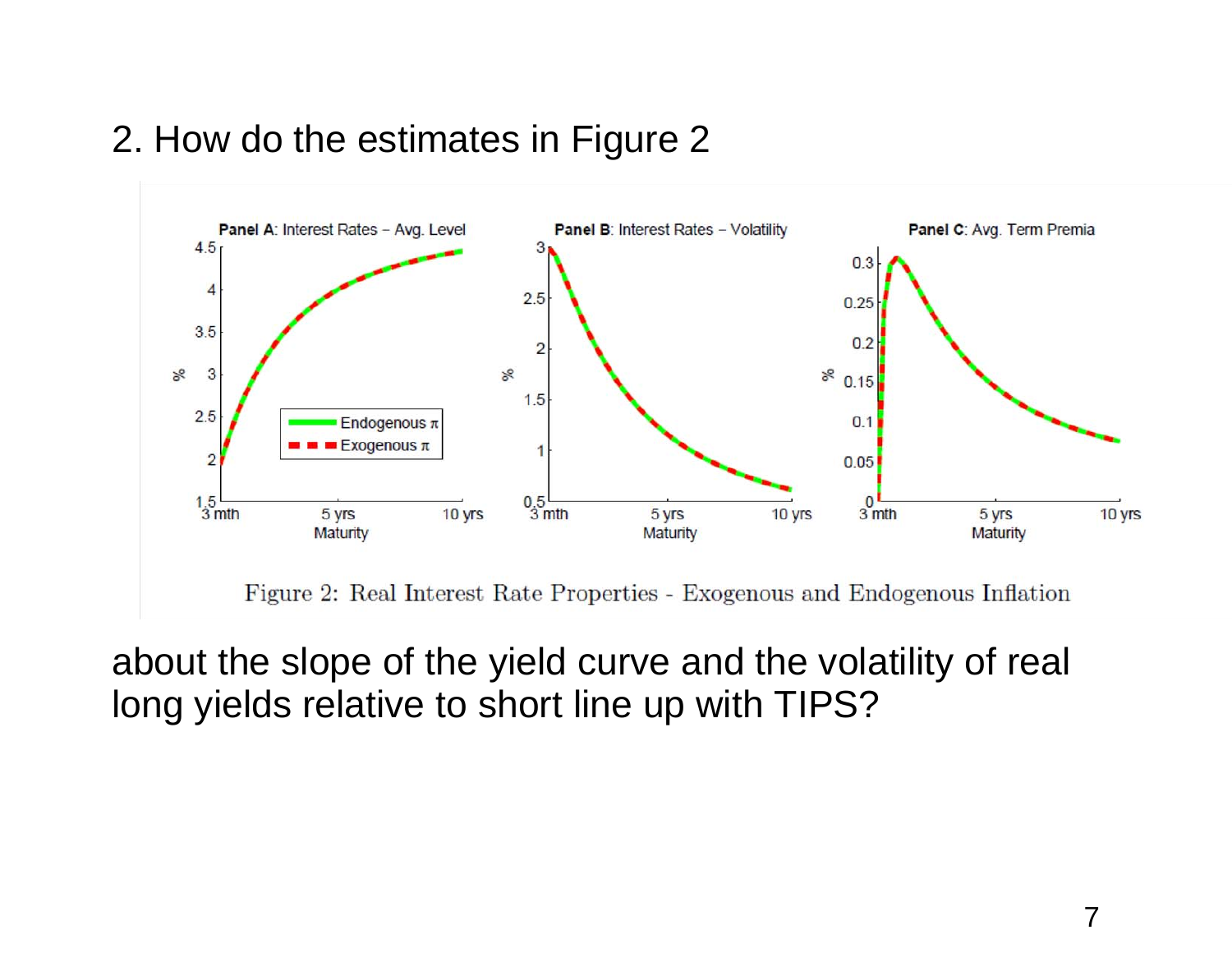3. Is the difficulty in explaining the upward sloping real yield curve with standard preferences just the equity premium puzzle (Xi'an Yang's UofT thesis)

4. Does the conditional mean of the SDF vary about the same as its conditional standard deviation (i.e., is  $M_{t,t+1} \approx f(s_t)g(s_{t+1})$ ?

5. Can you make *Q* <sup>a</sup> preference shifter for E-Z preferences so that time preference, risk aversion, and intertemporal substitution are state dependent?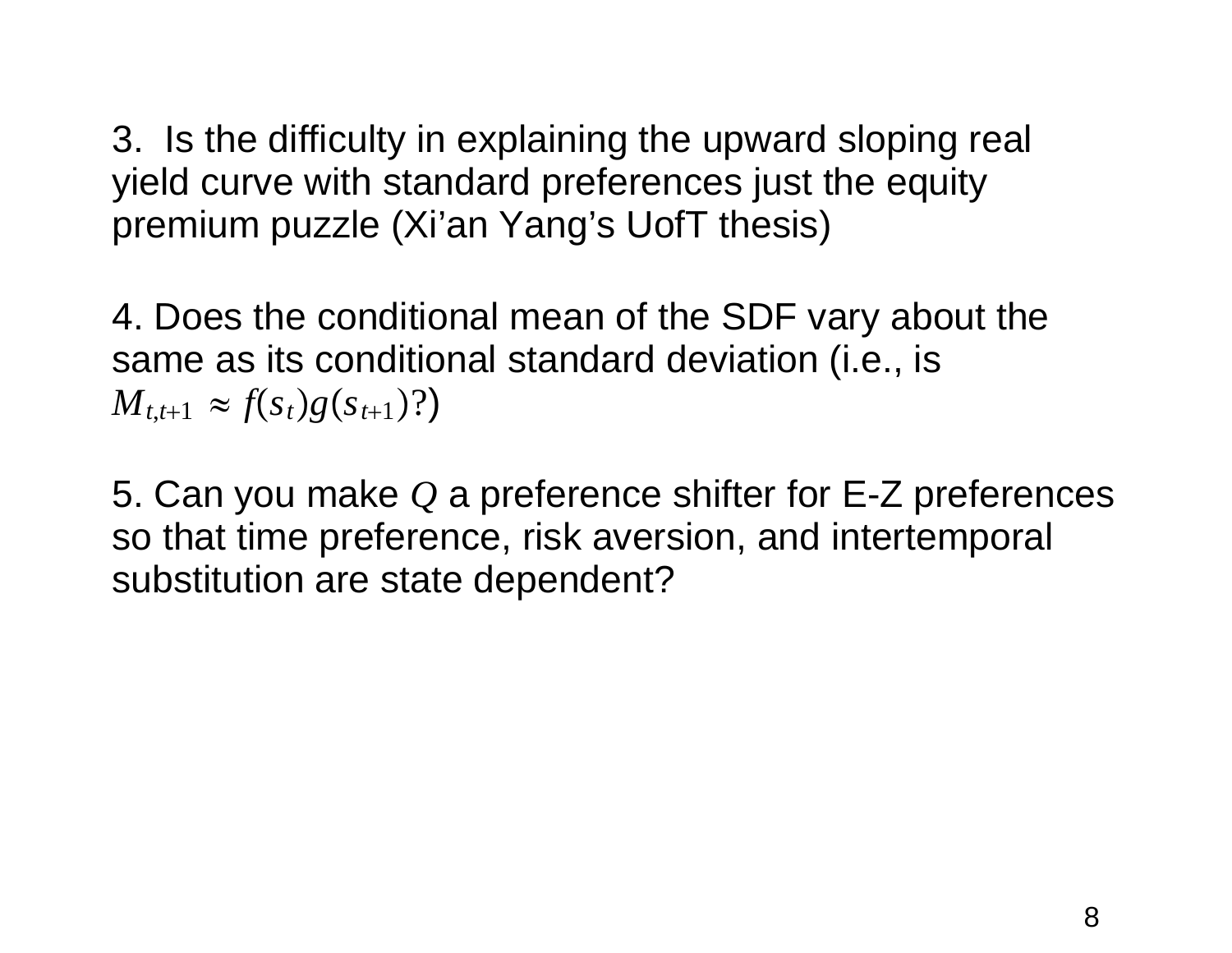### **Nominal Stochastic Discount Factor**

$$
M_{t+1}^{\$} = e^{-\delta} \left( \frac{C_{t+1}}{C_t} \right)^{-\gamma} \left( \frac{Q_{t+1}}{Q_t} \right) \left( \frac{P_{t+1}}{P_t} \right)^{-1}
$$

 $\alpha$ . Exogenous Inflation

$$
\pi_{t+1} = (1 - \phi_{\pi})\theta_{\pi} + \phi_{\pi}\pi_{t} + \sigma_{\pi}\varepsilon_{\pi,t+1}
$$

where  $\varepsilon_{\pi, t+1}$ ~ $NID(0, 1)$  and ind. of all other shocks in the model.

This leads to an affine TS model with  $s_t = (\Delta c_t, {\nu}_t, {\pi}_t)$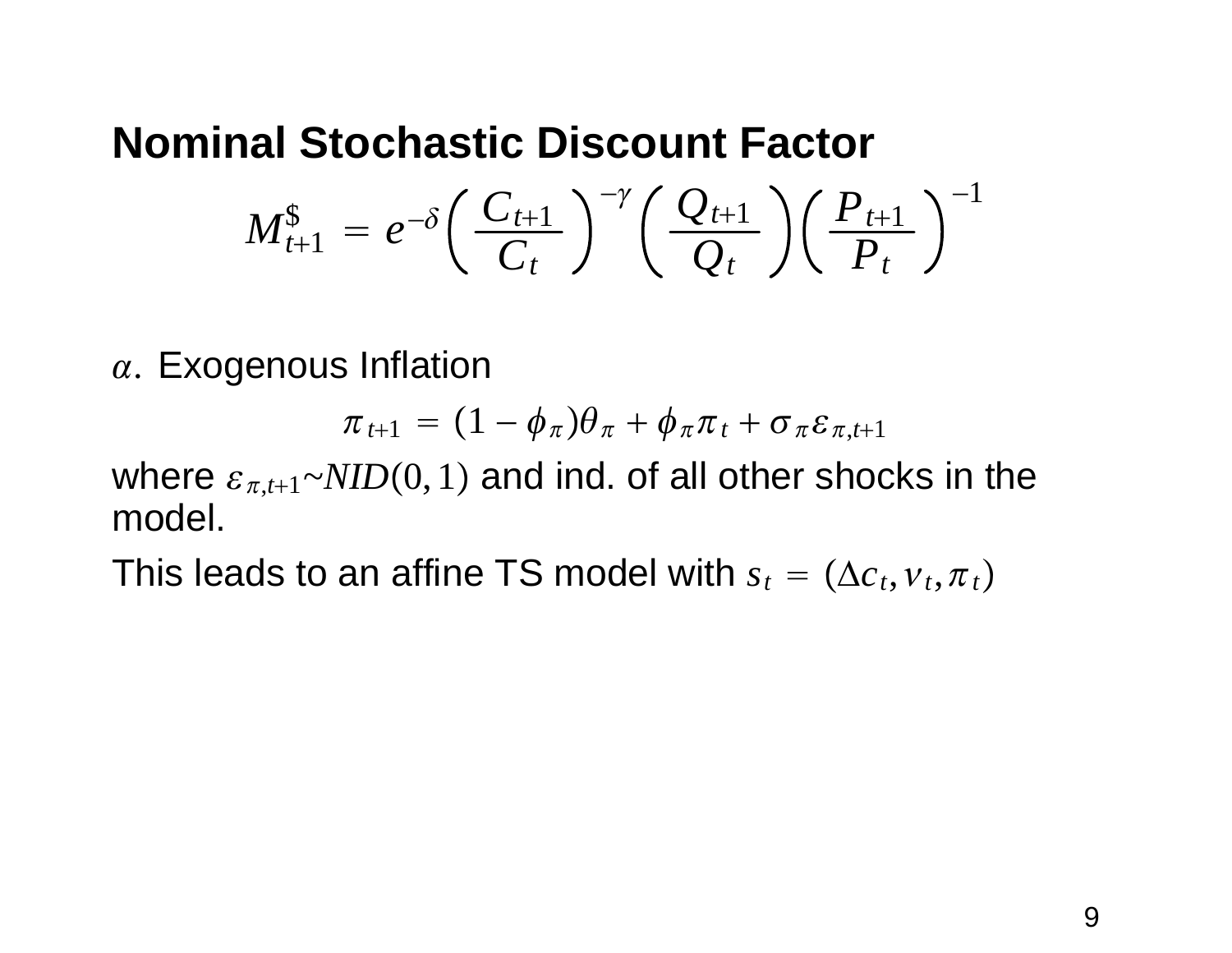$\beta$ . "Taylor Rule"

$$
i_t = \overline{i} + i_c \Delta c_t + i_{\pi} \pi_t + u_t
$$
  

$$
u_{t+1} = \phi_u u_t + \sigma_u \varepsilon_{u,t+1}
$$

where  $\varepsilon_{u,t+1}{\sim}NID(0,1)$  and ind. of all other shocks in the model.

This leads to an affine TS model with  $s_t = (\Delta c_t, v_t, u_t)$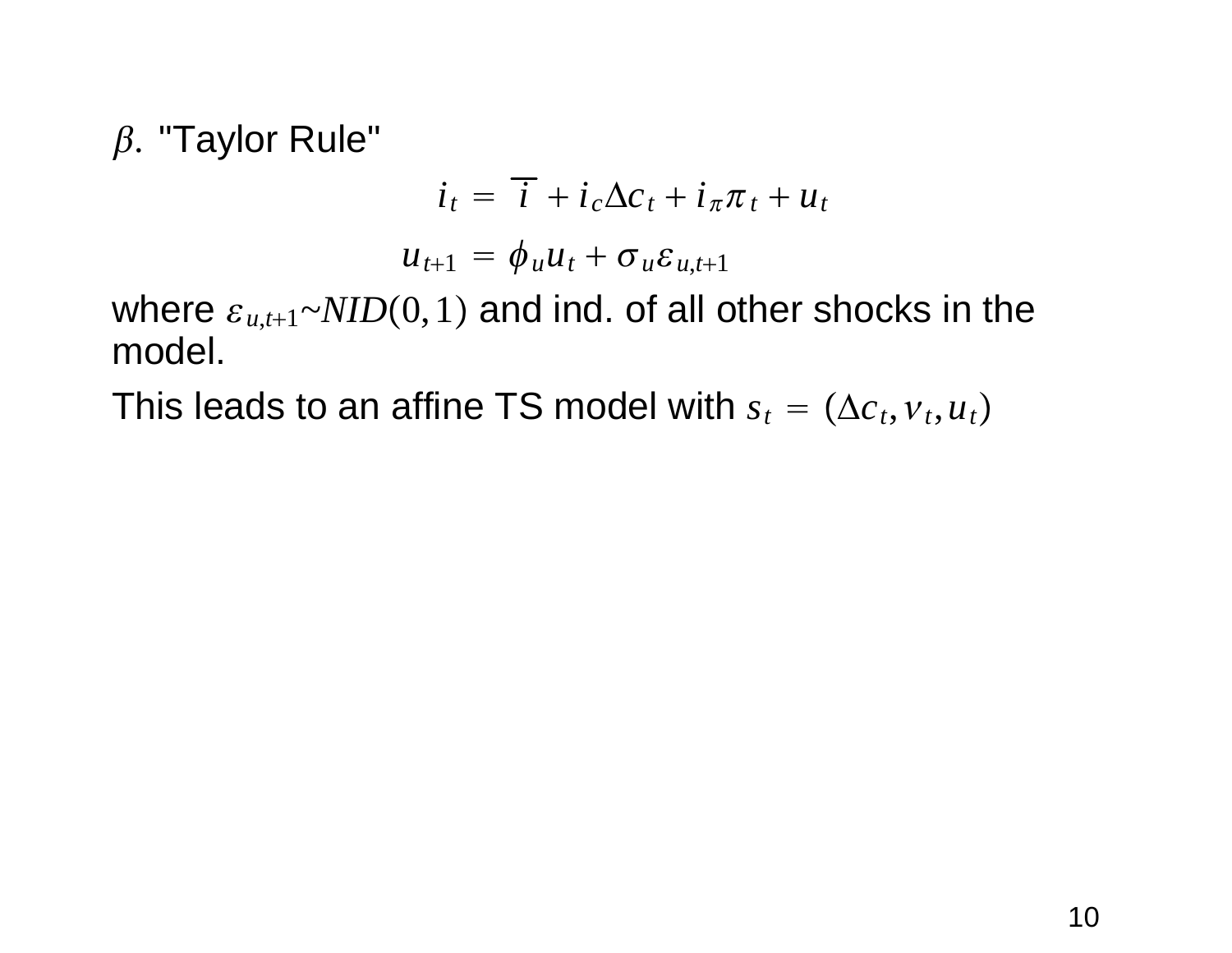$\bullet$ 

The Taylor rule leads to an inflation process of the form

$$
\pi_t = \overline{\pi} + \pi_c \Delta c_t + \pi_v v_t + \pi_u u_t
$$

Therefore, first differencing and using the equations of motion above

$$
\Delta \pi_{t+1} = \lambda_0 + \lambda_1 \Delta c_t + \lambda_2 v_t + \lambda_3 u_t + \xi_t
$$

where  $\xi_t$  is the sum of 3 MA(1) processes.

 $\bullet$ Eliminating, say  $v_t$ , using the first equation, we get  $\Delta \pi_{t+1} = \kappa_0 + \kappa_1 \pi_t + \kappa_2 \Delta c_t + \kappa_3 u_t + \xi_t$ which we can compare with the exogenous inflation process  $\Delta\pi_{\,t+1} \,=\, (1-\phi_\pi)\theta_\pi + (\phi_\pi-1)\pi_{\,t} + \sigma_\pi\varepsilon_{\pi,t+1}$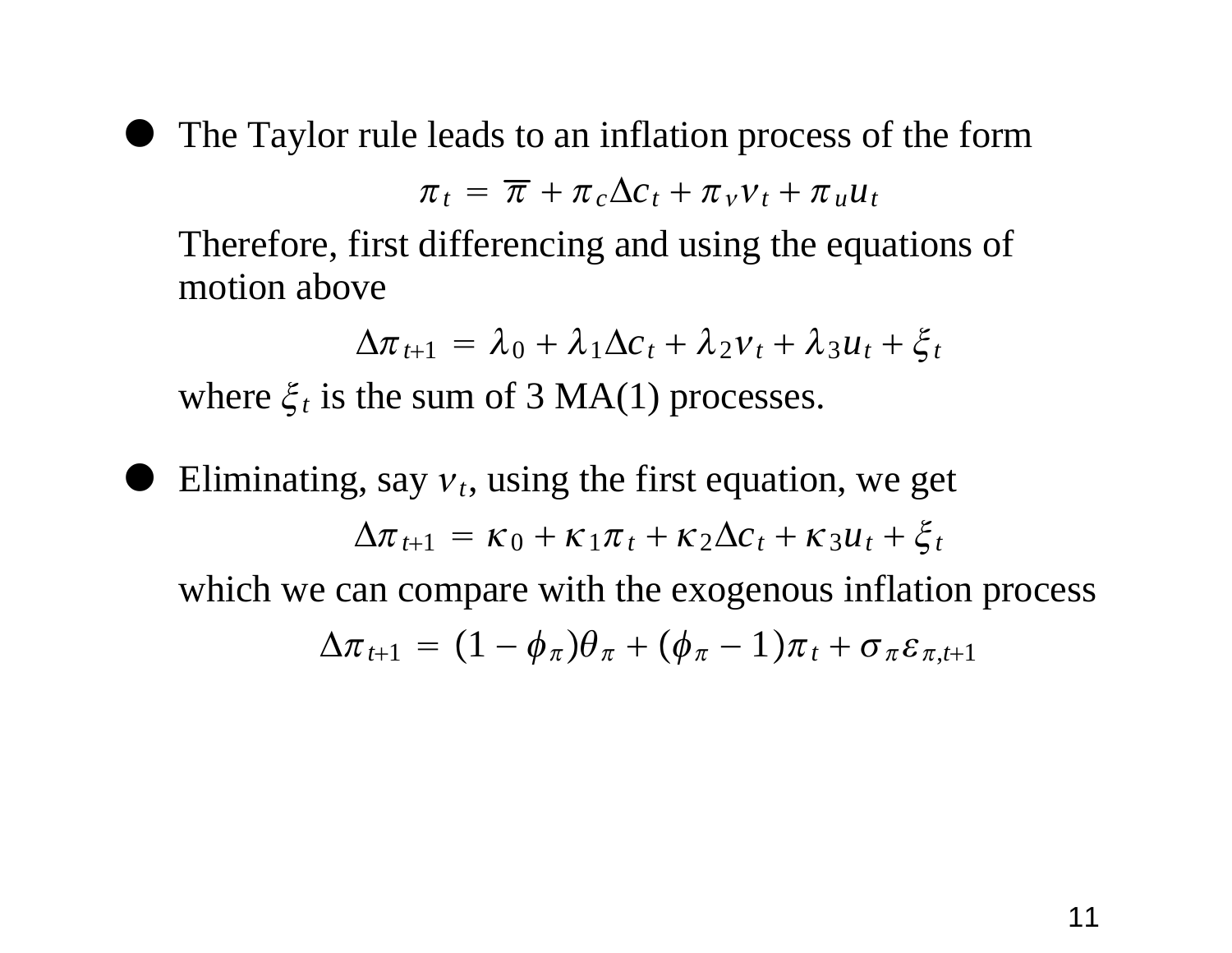Findings:

- $\bullet$  Endogenous inflation process fits the data very well and provides <sup>a</sup> big improvement over the exogenous inflation process
- $\bullet$  \*\*\*A policy experiment that increases the response of the spo<sup>t</sup> rate to the rate of inflation helps explain the observed changes in the TS post-Volker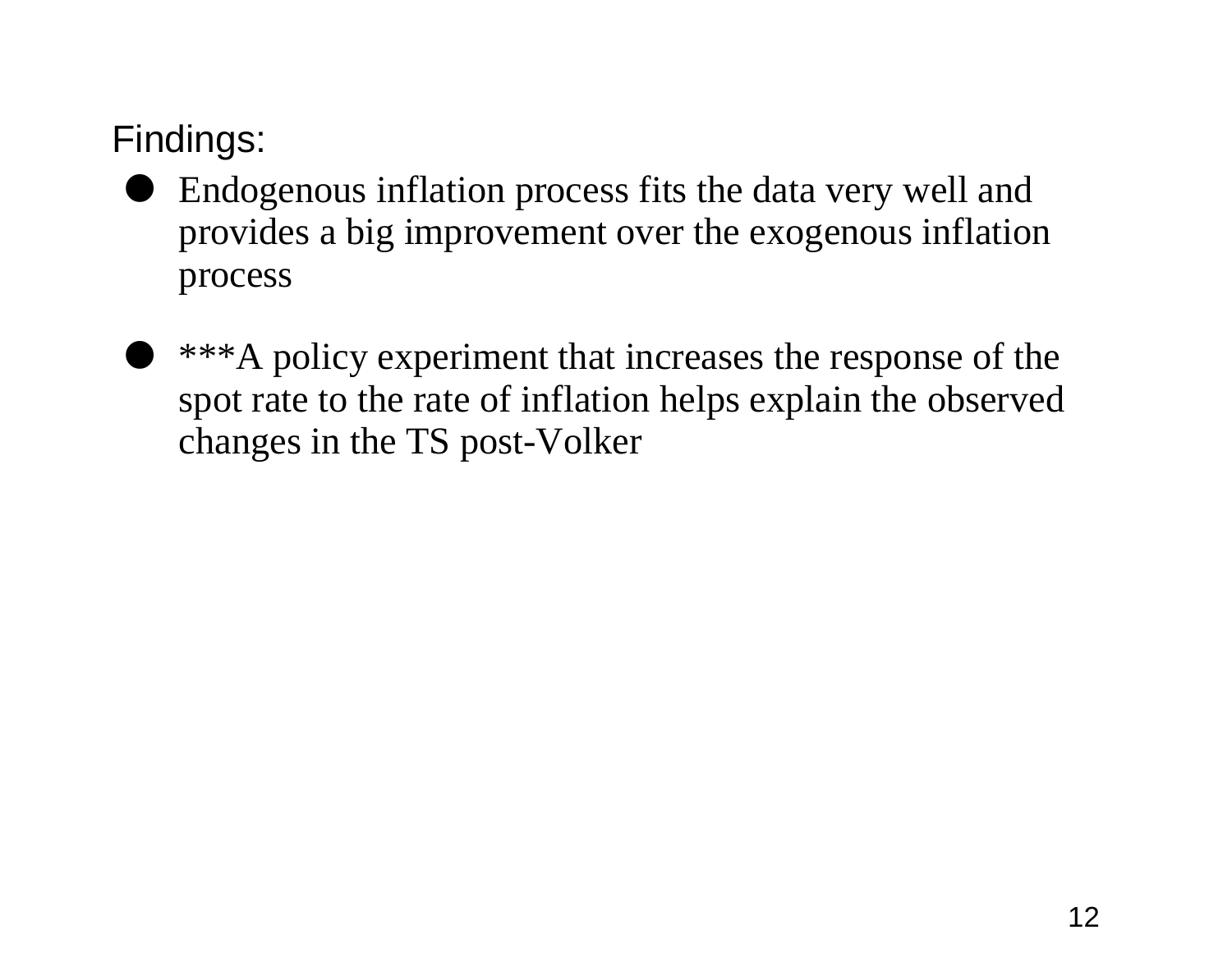#### Remarks:

1. How am I supposed to think about the exogenous inflation process? Should it reflect what would happen in the absence of an interest rate targeting monetary policy rule? But what is that? Commodity money?

2. If we think of it as commodity money, then exogenous inflation process should have <sup>a</sup> positive correlation with economic activity (see Hume?). Does it make any sense to have an exogenous inflation process that doesn't respond to the real economy in some way?

3. It would help to sort this out so we could decide on the relative importance of the monetary authority  $(u_t)$  or the links between inflation and real economic activity that are driving the findings.

4. What is  $u_t$  and why is it so persistent  $(\phi_u = 9982)?$